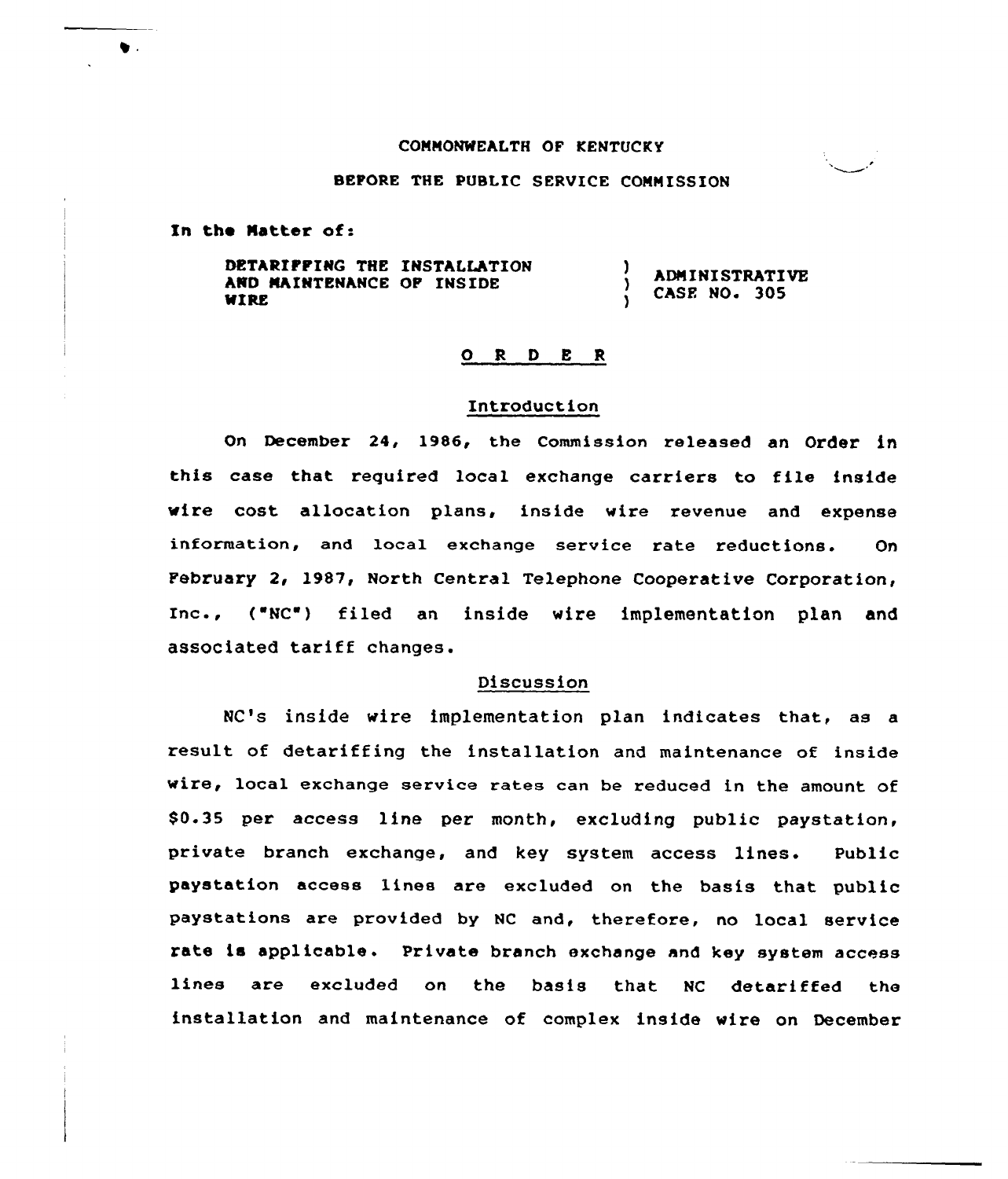31, 1985, coincident with its detariffing of associated customer premises equipment.

In Common Carrier Docket No.  $86-111,^2$  the Federal communications Commission has considered rules concerning cost allocation between the regulated and unregulated services provided by 1ocal exchange carriers, and an Order on cost allocation was released on February 6, 1986. Also, the Commission has indicated in other orders that it intends to open <sup>a</sup> cost allocatinn investigation in the near future. Therefore, in the opinion of the Commission, NC's inside wire implementation plan and associated local exchange service rate reductions should be approved on an interim basis, pending the outcome of the Commission's cost allocation investigation, except insofar as it includes a negative option subscription plan for detariffed inside wire maintenance services.

NC's inside wire implementation plan includes a detariffed inside wire maintenance plan charge of \$0.35 per month that NC

 $\mathbf{1}$ NC should have detariffed the installation of complex inside<br>wire, effective May 2, 1984, and, evidently, detariffed the<br>maintenance of complex inside wire prior to the Commission's maintenance of complex inside wire prior to the Commission's directive in this case, effective on January 1, 1987. Nonetheless, based on the record of this case, the fact remains that NC has not charged any complex inside wire installation and maintenance expense to regulated accounts installation and maintenance expense to regulated accounts<br>since December 31, 1985.

 $\overline{2}$ Separation of Costs of Regulated Telephone Service From Costs of Nonregulated Activities. Amendment of Part 31, the Uniform System of Accounts for Class A and Class B Telephon Companies, to Provide for Nonregulated Activities and to Provide for Transactions Between Telephone Companies and Their<br>Affiliates.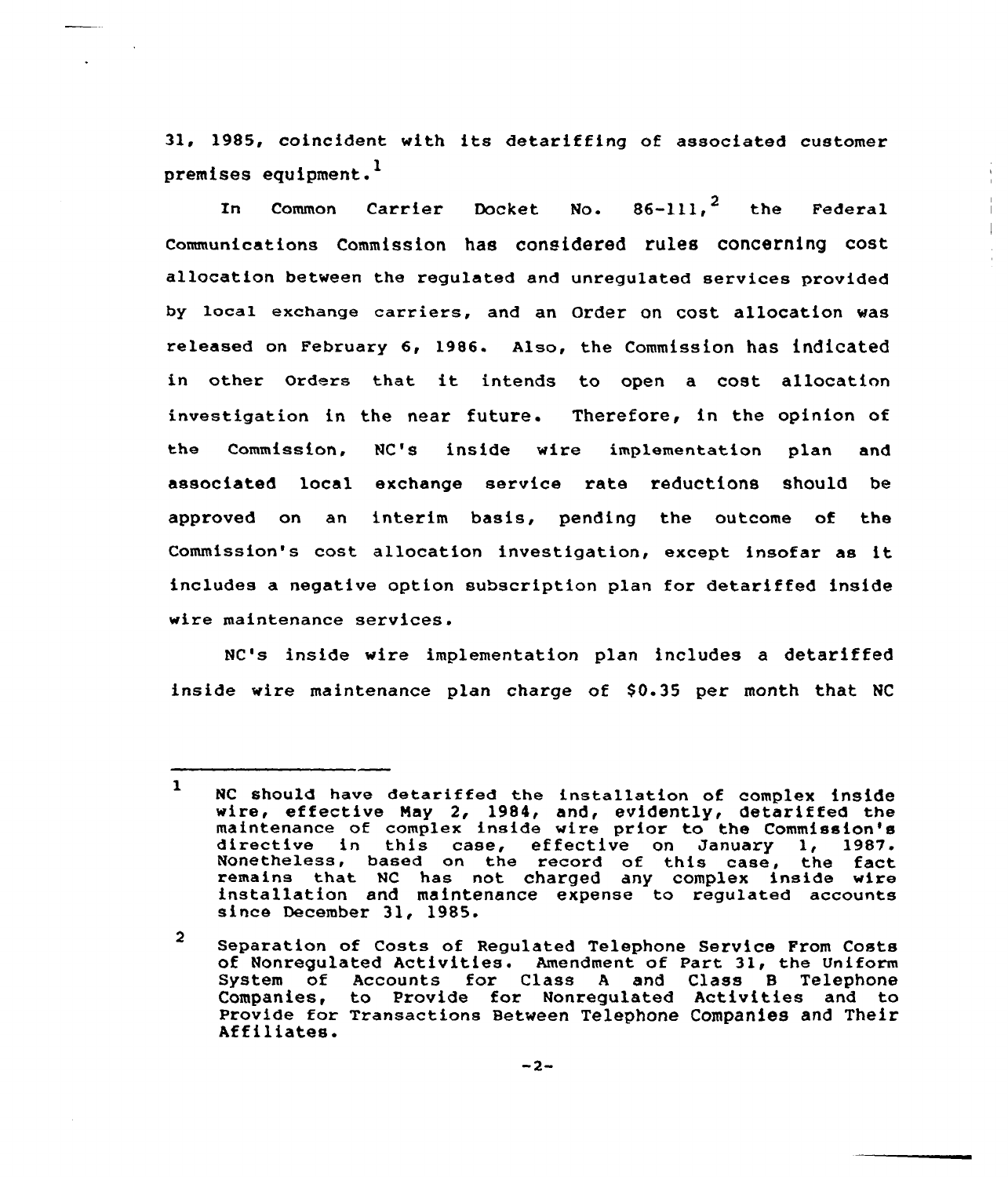intends to bill coincident with the local exchange service rate reduction of \$0.35 per month. Customers who do not wish to subscribe to the detariffed inside wire maintenance plan must notify NC during a 30-day advance notice period in ozder to avoid being billed the charge. The Commission will not take any action on NC's negative option subscription plan and has not taken any action on positive option subscription plans proposed by other local exchange carriers. Since inside wire maintenance services are detariffed, a Commission ruling on inside wire maintenance services subscription plans is not necessazy. Howevez, NC is reminded that regulated services may not he disconnected foz nonpayment of regulated service charges.

Also, NC proposed to make its local exchange service rate reductions effective on March 1, 1987, in all exchanges that it serves.

NC acknowledges that the Commission contemplated local exchange service rate reductions effective January 1, 1987, in its Order of December 24, 1986. However, as reason for its proposed effective date, NC indicates that it has provided inside wire maintenance services since January 1, 1987, at no charge to its customers, pending approval of its inside wire implementation plan and associated tariff changes. Moreover, any refund that the Commission might order retroactive to January 1, 1987, would be de minimus and could be outweighed by the costs associated with administering a zefund operation. Therefoze, in the opinion of the Commission, NC's proposed effective date of March 1, 1987, should be approved.

 $-3-$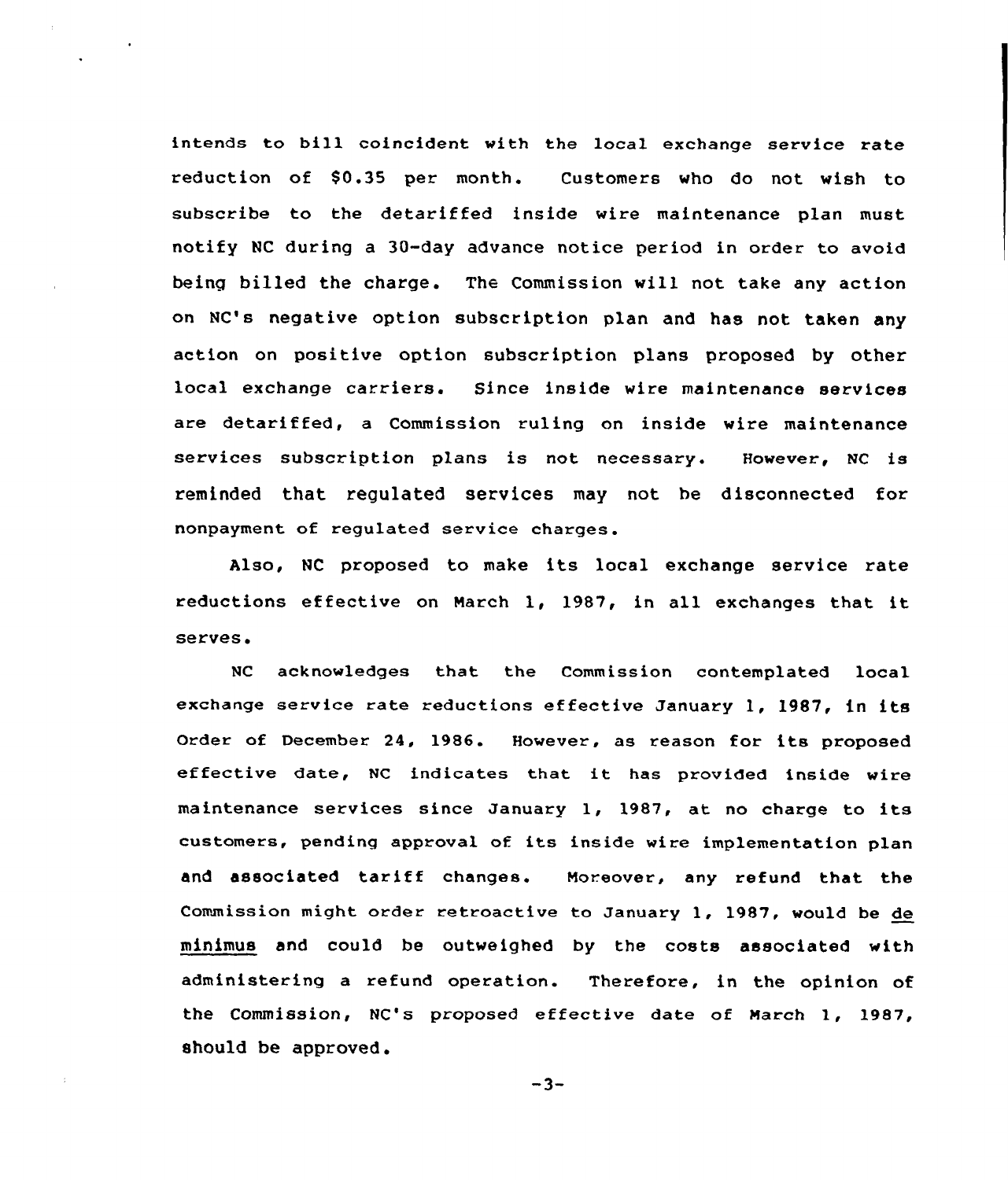#### Findings and Orders

The Commission, having examined the evidence of record and being advised, is of the opinion and finds that:

l. NC's local exchange service rates should be reduced in the amount of 80.35 per access line per month, effective on Narch 1, 1987, on an interim basis, pending the outcome of the Commission's cost allocation investigation, excluding public paystation, private branch exchange, and key system access lines.

2. NC's inside wire implementation plan should be apprcved, on an interim basis, pending the outcome of the Commission's cost allocation investigation, except insofar as it includes <sup>a</sup> negative option subscription plan for detariffed inside wire maintenance services.

IT IS THEREFORE ORDERED that:

1. NC's local exchange service rates be and they hereby are reduced in the amount of \$0.35 per access line per month, effective on March 1, 1987, on an interim basis, pending the outcome of the Commission's cost allocation investigation, excluding public paystation, private branch exchange, and key system access lines.

2. NC's inside wire implementation plan be and it hereby is approved, on an interim basis, pending the outcome of the Commission's cost allocation investigation, except insofar as it includes a negative option subscription plan for detariffed inside wire maintenance services.

-4-